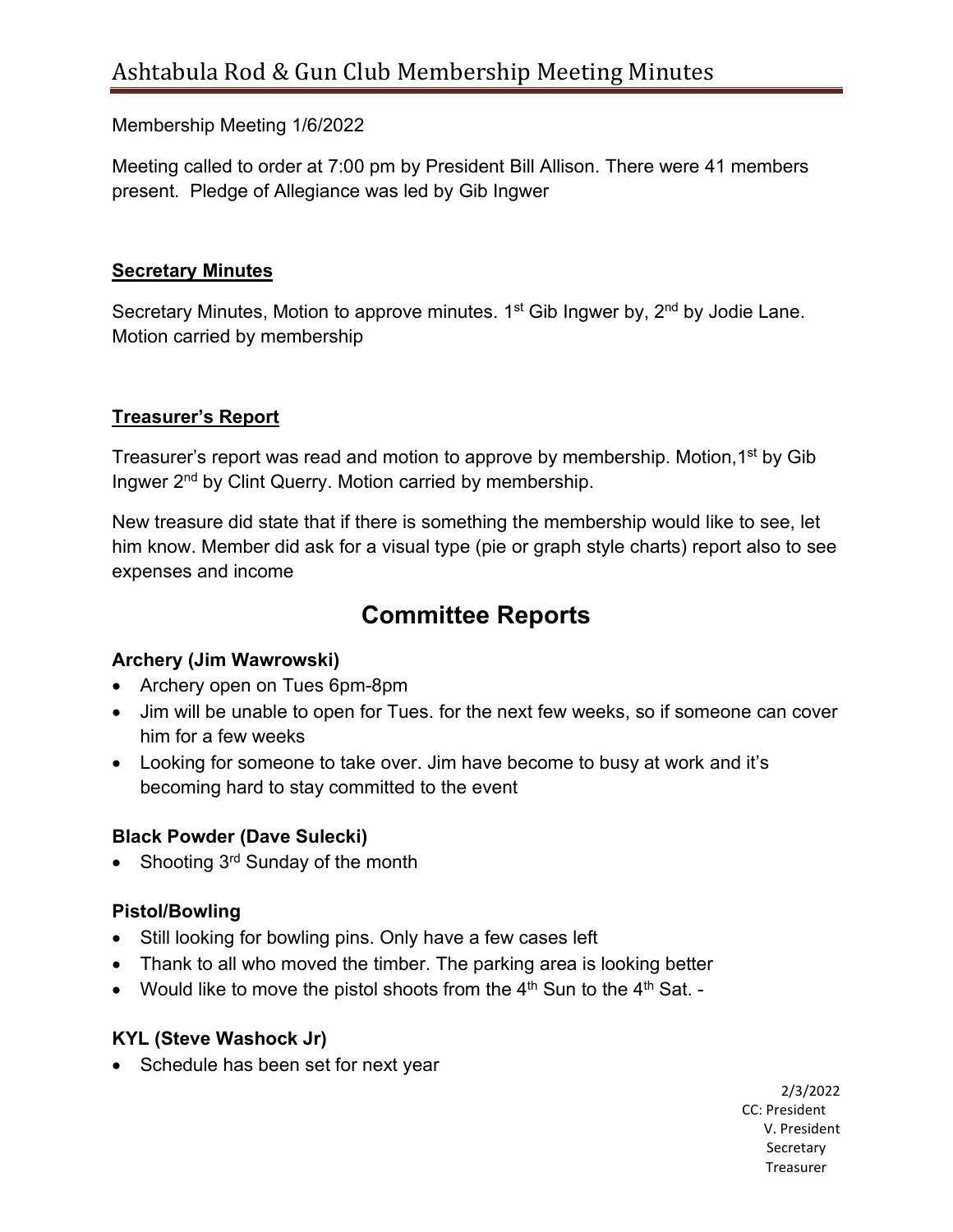#### **Skeet (Gig Ingwer)**

• Wed night, Fri. morning, Sun. morning. Start shooting about 9:15 am, weather permitting

# **Trap (Clint Querry)**

• Shooting Wed morning, back to shooting Sat morning. Usually start shooting by 9am**,** weather permitting

# **Membership Services (Kyle Raleigh)**

• Pop, water, coffee

# **Pond (Jack Lane)**

• Nothing at this time

# **County League (Paul Callender)**

• No Meeting in Dec

# **Political (Paul Callender)**

- State house, been passed in the house and the senate. Two different bills but very similar, to be a constitutional carry state. You will still have to go through a CHP class
- Build Back Better Act includes 5 million dollars in anti-gun funding
- Violence Against Woman Act- HB1620 they snuck in an expansion misdemeanor gun ban. Also expands gun confiscation, a new form of red flag, greater funding for denials of firearm purchases.

# **NWTF (Paul Callender)**

- Banquet in Mar. 21, 2022 barring anything that will come
- Winter Banquet may get cancelled they are still doing the gun raffle at \$10 per ticket 3 for \$20. Winner take all

# **Hunter Ed (Skip Craine)**

• OEW has been scheduled for the end of July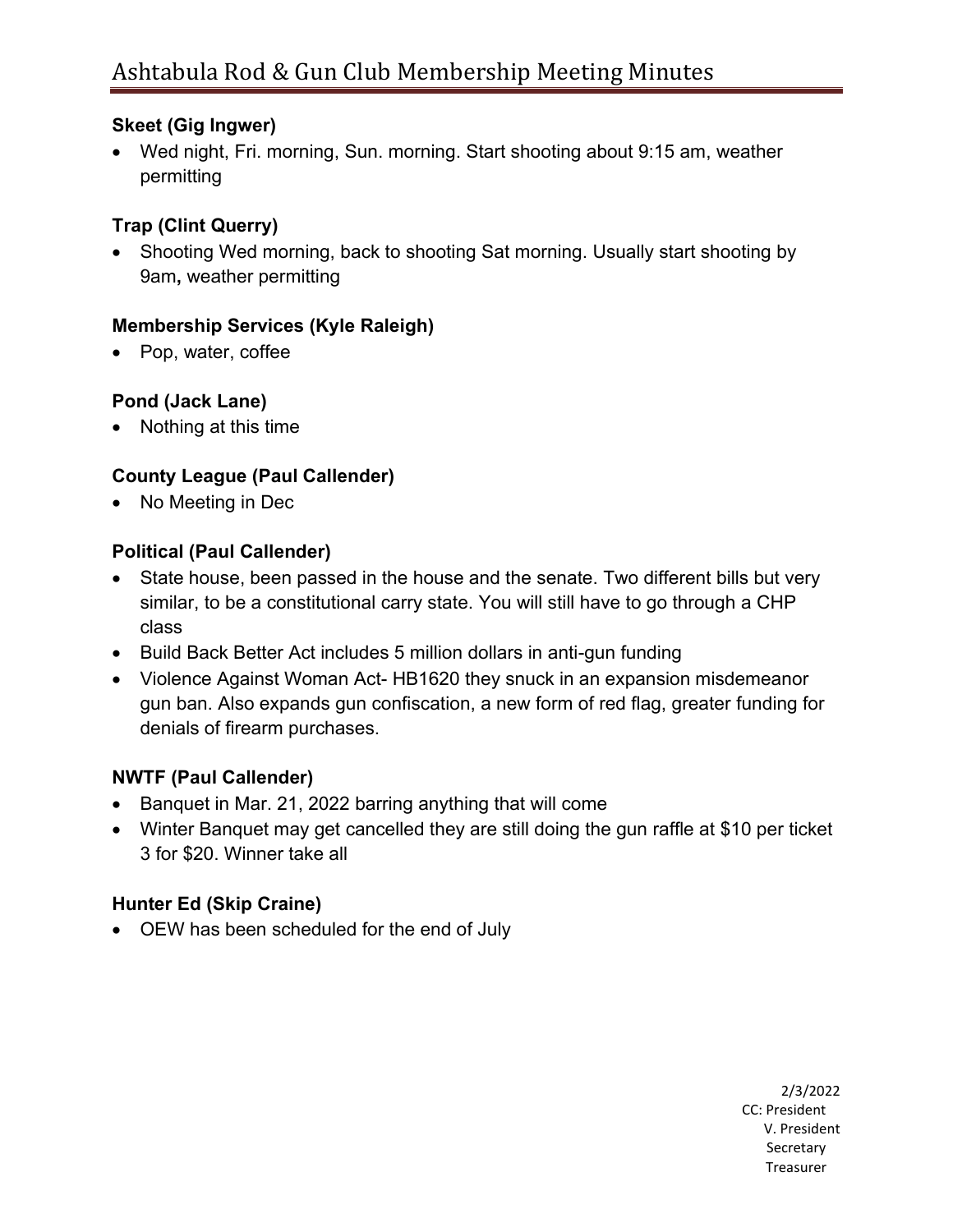#### **Venture Crew**

- Venture Crew hosted the Halo Family adopted by ARGC Venture Crew. They received food, clothing and gifts
- Syrup for sale \$10.00 a bottle
- Black Powder Season the crew may be out

# **Building (Marty Sroczynski)**

- Nothing at this time
- Effective immediately Marty will be stepping down as building chair. Will need a replacement

# **Multi-Gun (Dawn Johnston)**

• Nothing at this time

# **Old Business**

- Will have a schedule of events for the website. Hoping to have to posted by the end of Feb.
- All paperwork has been signed and the property is officially ours. Check will be sent over to Liviola's
- Drafting a proposal to get Local 18 out again and do improvements to the pistol range. One major improvement will be handicapped access to the pistol range
- Board has been moved. The calendar will be 6 months at a time. All events have been added to the calendar and large enough to add something if needed.

# **New Business**

- Minutes and the Newletter has been discussed several times and how to streamline, Minutes will be emailed to all members prior to the meeting and posted on the website moving forward
- Discussed the condition of trap machine in field #1. It is very old and part have become obsolete and very hard to get when it breaks. The board approved bringing it to the membership for the purchase of a new machine. The cost will be approximately \$7900.00.